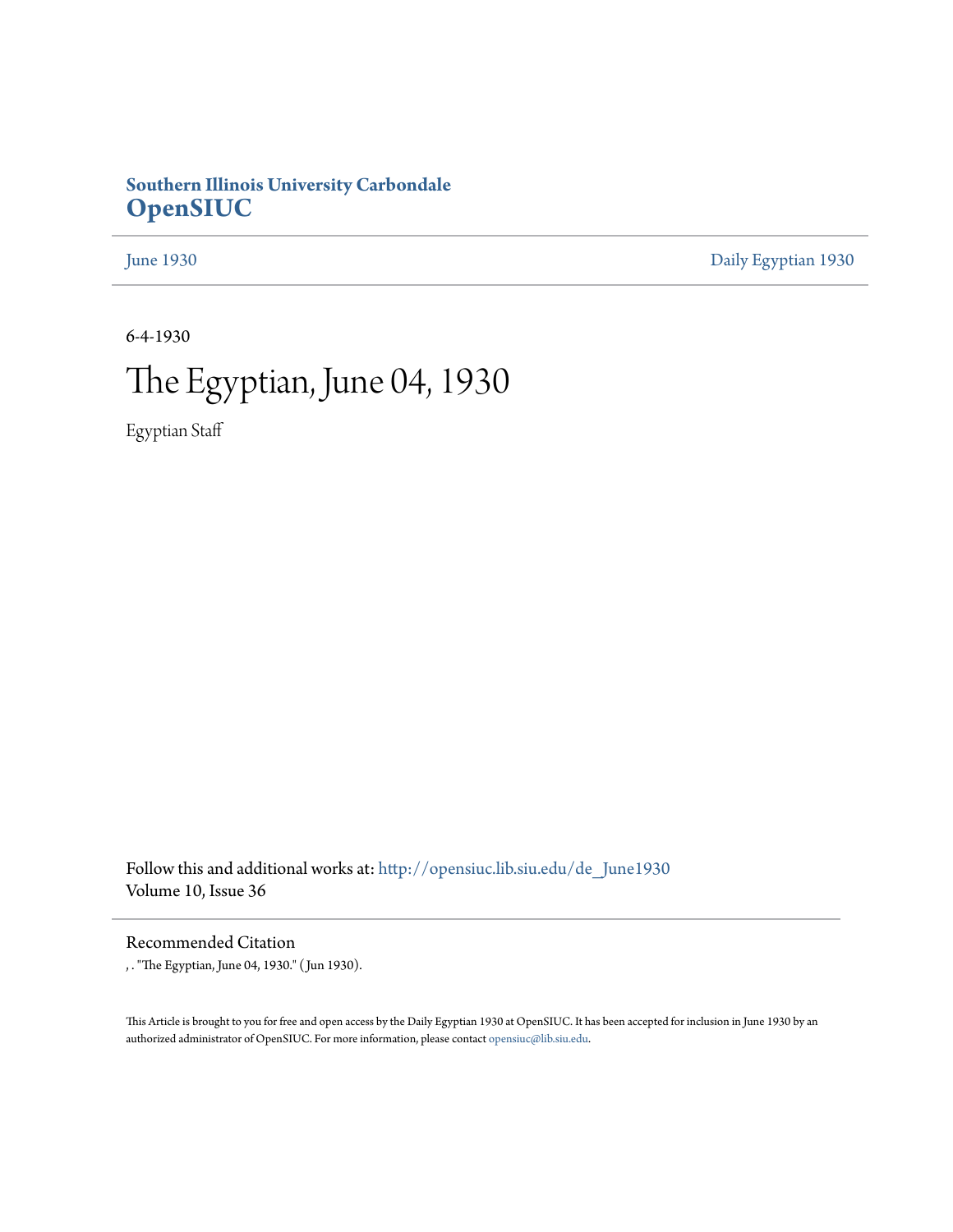

Volume X

# COMMENCEMENT EXERCISES HELD LITERARY SOCIETY PLAYS TONIGHT AND TOMORROW NIGHT

# **SEVEN KEYS TO BALDPATE IS BIG THRILLER**

**STORY AT DESERTED INN** 

The best mystery play of the year The vegetables were all put together will be given tonight when the Zetetic and made into a "Society Stew"-a Literary Society will present Seven salad was made from the fruits. Keys to Baldpate. It has enough thrills to last the average mystery. cratic officers for the fall term were loving person a life time. It may be chosen. They are: a trite advertising line to say there! isn't a dull moment in it, but the fact ains that nobody can say of the audience tonight, "Many brave souls tary. are asleep in their seats." They will not be able to aleep. Exciting episodes happen in quick succession until the very end when the calm comes with the entrance of the old caretaker and his wife who says to Magee, 'Were ye able to sleep at all up here on this lone mountain writing your book?" and Magee replies, "Never heard a sound.'

Some excellent acting will be seen might. It takes a versatile person to play the refined old aristocratic lady. Mrs. Cavendish, in one play and then be able to act the role of an old mountaineer woman in tonight's play. Vet Mariorie Leach who was the star in The Royal Family and was the charming Lady Teazle last Monday, handles old Mrs. Quimby's part ad-<br>mirably. Marc Green talks, acts writes, and looks like a real author. The rest of the cast-most of them crooks are so perfect in their roles that one wonders how many movies they have had to attend to understand so excellently their respective parts. Dorothes Brandon has suddenly changed from the Ethel Barrymor (Continued on Page Eight.)

# مستدان فرديا مقاد Sorority Pledges

 $\label{eq:1} \mathcal{L} = \mathcal{L} \mathcal{L} = \mathcal{L} \mathcal{L} = \mathcal{L} \mathcal{L} = \mathcal{L} \mathcal{L} = \mathcal{L} \mathcal{L} = \mathcal{L} \mathcal{L} = \mathcal{L} \mathcal{L}$ 

Delta Sigma Epsilon Tuesday evening full of old members, there was only plomas, respectively. at eight o'clock for Miss Bowyer. The one pledge to initiate—Glenn Thompceremony was followed by a recep- son of Cypress, Illinois. In the wee can at the Normal, and Freshman Ad- in the vicinity of Snyder's cemetery extion and benediction. This is Mr. reading.<br>
visor, has been the Sorority Advisor might have heard eery sounds and Sharpe's first year in Carbondale visor, has been the Sorority Advisor might have heard eery sounds and held Sunday morning at six o'clock Thanatopsis. On Friday night the for both her and Miss Florence Young final steps were taken, and with a of Dupo, Illinois. Friday evening the number of old Fraternity men as wit-Sorority held its Rush-week for next nesses, Mr. Thompson went through are eirla fast were features.

# **Literary Societies Held Joint Picnic**

On last Monday evening the Socratic and Zetetic Literary Societies met together on the bluffs of the State farm south of the campus for a pic-**NOVELIST HAS HAIR-RAISING LETTER POWER STATES IN A MOVEL STATES.** Back person attending brought a vegetable and a fruit, the names of which corresponded to his initials. DOCTOR CARL WITTKE OF OHIO

While the stew was stewing So-

James Storment, president. Leslie Miller, vice president.

Ruby Herrington, recording secre

Bonnie Velsart, corresponding secretary.

Orville Alexander, door keeper. Emmett Cockrum, historian

weeks of the summer quarter. When the stew was ready to be

section we may surface and every an experiment man four people are when mass given a generate MeElvain.<br>One was given a generation helping of enrolled in the four year course and in the book is a said Sprenkle MeElvain. Society stew. The second course consisted of fruit salad.

After everyone had eaten, game were played, and later the prize-winning Socratic stunt which was recently given in the Y. W. stunt show in the Auditorium was presented. Miss Wells, Mrs. Burk, and Mrs.

Krappe attended the picnic. The next meeting of the societies the Zetetics are planning to continue their programs during the next six weeks also-will be held the first

in the respective society halls. **Frat Initiates** 

# Pledge Friday

mber. The formal initiation was tions which sounded surpiciously like

A weiner roast, a slum- the last of the initiation which mane PL.

# **1930 CLASS IS LARGEST DEGREE CLASS EVER TO LEAVE SCHOOL**

# STATE UNIVERSITY WILL BE THE SPEAKER

receive Rachelors degrees from this ercises to be held Friday morning, of unusual merit. An approach to June 6. This will be the largest degree class in the history of the col-jthe scenes. lege-an indication that the persistwhere our school have not been fruit. innovations. These songs can be play-<br>been that that there is a small innovations. These songs can be playless. The fact that there is a smaller ed and sung, and the The society then voted to hold reg- number this year than last in the ular meetings during the first six two year graduation group is not a ings representing various events on contradiction of this statement. It the campus. These were sketched by merely indicates that more neonle are Julia Mason, Gertrude Kraft, and merely indicates that more people are Julia Mass

are not being certificated at the end work. About 225 students are to re- here, is the author of many scientific ceive two year diplomas on Friday. The principal features of the Com Chairman of the Department of History, Ohio State University. Doctor Wittke is a Harvard graduate and aside from being connected with all Payne are associate editors. Most lecturer, particularly at the Univers-Wednesday evening of the next term ities of Chicago and Iowa. A man so

well known and noted in educational circles should hold the undivided in Baccalaureate at terest of the members of the two 'else

At this exercise, too, we will have the opportunity of hearing two men Owing to the fact that so many extremely well known in the Middle at the Teachers' College was ushered things are to be done during Com- West as public speakers-but not in Sunday morning with the holding mencement Week, the initiation which strangers to us-namely Dean G. D. of the annual baccalaureate service Miss Emma Bowyer the Sigma Alpha Pi Fraternity, was who will be in charge of the presen- After the auditorium on the campus.<br>Miss Emma Bowyer the Sigma Alpha Pi Fraternity, was who will be in charge of the presen- After th

The Reverend Mr. C. N. Sharpe of Fathers," the Presbyterian church will appear at chapel Miss Bowyer, well-known teach- hours of the night, persons residing the exercises and will give the invo- Psalm 15 was used as a scripture

for a year although she was not a daubtful quaverings, or solemn ora- already he has established himself as troduced the speaker of the morning. one of the foremost pastors in the Charles J. Pardee, of the department community.

### **NOTICE**

The Sorerity House will be open ber party followed by a sunrise break- him a full member of Sigma Alpha for girls the summer term. For par- elssohn's "War March of the Priests," ticulars call 552L.

# 1930 Obelisk Has **Dramatic Theme**

A novel dramatic theme character izes the 1930 Obelisk, which was on its way from the Rogers Printing Company as the Egyptian went to press. The divisions into books represent acts; the subdivisions are scenes. The campus events are called "Interludes"; the razz section is

"Talkies." There are a prologue and Approximately ninety students will an epilogue in the dramatic manner. laughs in it as the play Dulcy has in nstitution at the Commencement  $Ex -$ ; tion, a set of original pencil sketches they selected this clever comedy with

ing is one of the most beautiful of son many times. The authors, George "Theme songs" with original tun

Another feature is a series of draw-

The book is dedicated to My are not being certificated at the end. French, the naturalist. Mr. French, and her "surprises" are the bane of<br>lof the initial two years of collegiate (when the naturalist. Mr. French, and her "surprises" are the bane of<br> articles and books, and belongs to a the difference between a surprise and

> elisk, and Harvey Phillips the business of the feature articles were contributed by Marion Harris.

The 1930 Commencement program

Pleage services were held at the the house, excepting one room, was ring of degrees and presenting of di- dale had offered the invocation, the blue, excepting one room, was ring of degrees and presenting of di- dale had of assemblage sang "Faith of Our<br>Fathers," a hymn traditional of the exercises at the college

> President H. W. Shryock then in of history at the school.

Following Mr. Pardee's address the benediction was pronounced by Reverend Peterson. The service was concluded with the reces sional. Mendplayed by the College orchestra.

# **HILARIOUS FUN IS CHIEF FEATURE** OF SOCRAT PLAY

No. 36

ACTION OF DULCY THE DUM-**BELL WIFE IN ATTEMPT TO<br>AID HUSBAND, WILL PLEASE** 

Never in the history of the school has there been a play with as many A special feature is the view sec- it. The Socratics chose wisely when its delightful dumb-bell as its herthe Chemical and Manual Arts Build. oine. You have seen this type of per-Kaufman and Marc Connelly, have evidently been the victims of her pracent efforts of our President to ad- and appropriate words are delightful tical jokes and inane platitudes; otherwise they could never have selected such representative scenes in which to display Dulcy's dumbness. Yet she has the grace, the beauty and charm that are irresistible at times. Her husband (Arthur Trammell) is delightfully tolerant to his dear dumb wife-more so than is Dulcy's young brother. William (Dean Martin, Dulcy has never learned." said William. "is The principal features of the Com-intensity associations for the ad- a sheck." The one person who is<br>mencement Exercises Friday, will be great many associations for the ad-<br>a sheck." The one person who is<br>the address by Dr Rea Winchester is editor of the Ob. elry merchant. Orville Alexander, who takes this nart, distinguished himself in a similar role as the impatientfather in the "Show-Off in last year's spring play. The scenario writer<br>(Omer Henry) is just the kind you have always read about. He holds the center of the stage in Act II and puts over one of the most humorous scenes in the whole play. The role Auditorium Sunday of Horace Patterson, who thinks he (Continued on Page Eight.)

# **Agriculture Club Has Last Meeting**

The Ag Club held its last meeting of the year last Thursday evening. The following interesting program was presented:

Reading, Feeding the Calf, Clyde Dunn.

Talk, Where do We Get Our Eduation? John Kinney.

Vocal solo, I Am Longing for You. Alice Harris.

Reading, When Father Carved the Turk, Marguerite Doty.<br>Turk, Marguerite Doty.<br>Talk, Take Something Home From

School, William Chestnut. Music, Station NUTZ, Ralph To-

church, Clarence Pape, Evan House, Orval Moore, and Frank Dunlap.

نور دیکھیے<br>اقدام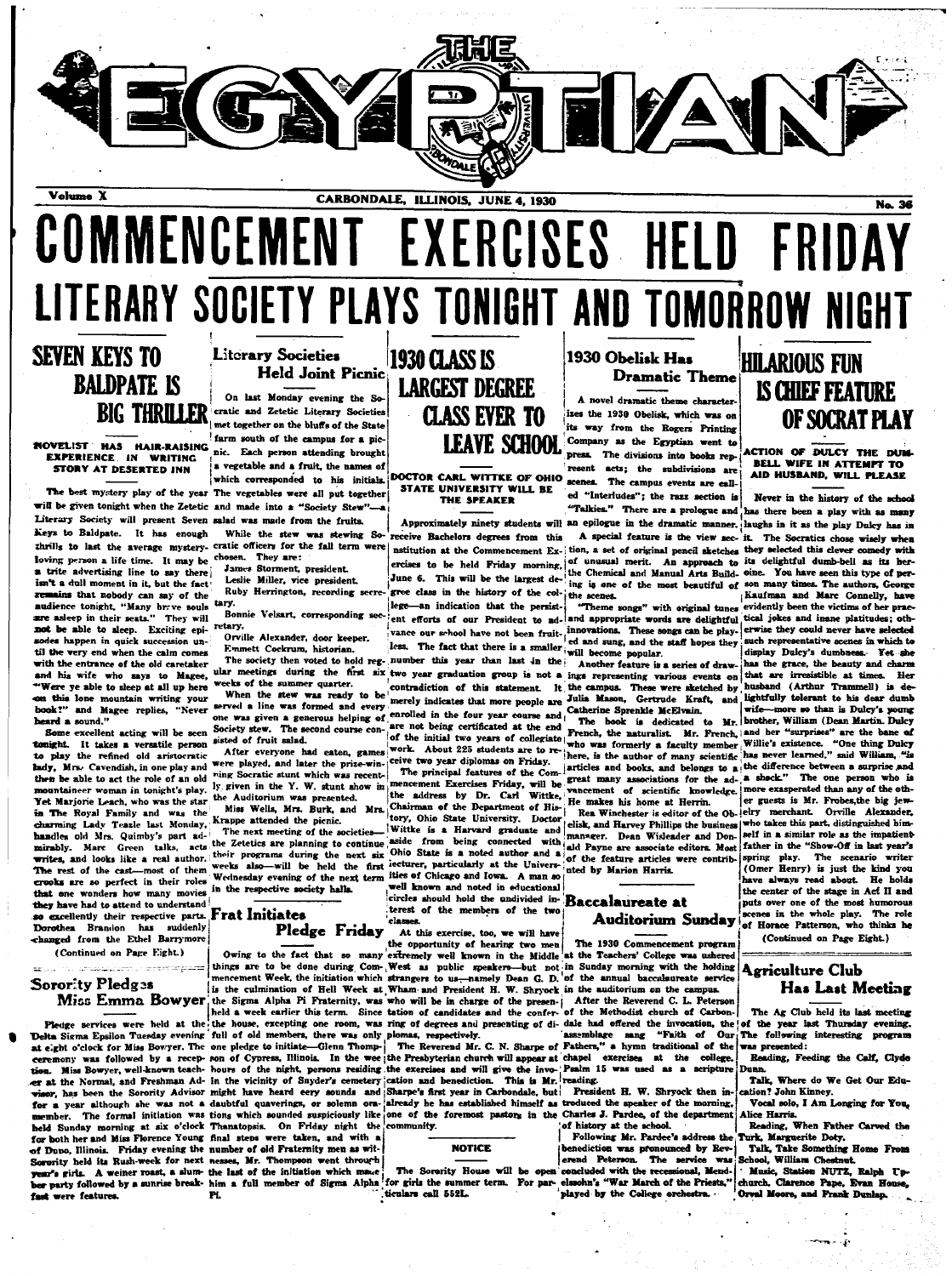### Page Two

### THE EGYPTIAN

# Milton Students **Find Stimulants**

Edgar Allen Poe did not use stimulants more effectively than a certain master-weaver of eery plots resorted kind were indulged in. to strange methods of devising his weird stories, but students of John Milton's Paradise Lost interviewed for this article have found more arresting stimplants than the anti-Volby Poe

In Rook III of Paradise Lost occur shout thirty lines called by Milton and table astrong sum-<br>students, "The Apostrophe to Light." In some cases the stimulant was very<br>students, "The Apostrophe to Light." In some cases the stimulant was very students, "The Apostrophe to Light." In some cases the stimulant was very<br>This, as the rest of the epic, is writ- black coffee, in other cases it wasn't. ten in unrhymed iambic pentamenter Either a cigarette or an age-sweetenverse, and owing to the length of the sentences and their Latinized constructions, this passage is usually found difficult to memorize. A Southern Illinois Teachers' College class of seniors were asked to memorize this was given perfectly by each Disciple passage as preparation for one recitation. On the day the class was to know the lines they were asked to write without reference to the poem. "The Apostrophe to Light." The re sults were so very astonishing that Spencer's idea of shutting out dis-jant accomplishment was the adoption sure state were individually inter- tractions; so we shall call them Spen-jof rules governing extra-curricular ac-<br>viewed for the purpose of ascertain-cerians. Instead of using velvet ear-livities based upon the University ing, with as great definiteness as pos-, muffs, they stuffed their ears full of Himois eligibility system. Extra curing, with as great definiteness as post murs, were soured with the same of illinois eligibility system. Extra cur-<br>Saille, the various methods of memor- cotton. They also pulled down the ricular activities are those not o of the methods of these students' one tiny light, they sat before a toble is given, such as are involved in memmethods follow:

Sleep Walkers Predominate Steep waikers recognisation of the method was partially learned, they would sit hating clubs, commercial and agricul-<br>In the characterized was partially learned, they would sit hating clubs, commercial and agricul-<br>as Slee back and forth in their rooms, say- the passage over to themselves. The staffs, musical and literary programs, ing their lines over and over again to degree of concentration thus obtain- literary societies, the Student Council imposition. The Skep Walkers were led was great. Obviously the determinant any other school enterprises, themselves. The Sicep walkers were jew was given. Obviously the one-war and any other school enterprises,<br>
"comparatively large in number, but is also great, as the house might houng the one-wand to fine,<br>
"their memory w than the other. Their methods, ex- ed one and a helf to two bours. Their specify that the standard of eligibilcent minor details, were the same, papers were rated "Fair." For example, some walked in a given path, while others circled the room in

See Our Selection of

could give no definite information as Aid Memorizing to how they walked in their nightly the difference that some read aloud, while others read silently. The time ulants more effectively than a certain required for this group to prepare<br>group of college seniors in the South-their work was from one and a half ern Illinois Teachers' College. The to three hours. No stimulants of any Disciples of Poe Most Succe

Group two we shall have to designate as Disciples of Poe for they indulged in stimulants freely, even joy-<br>ously, and quite effectively. The Disciples of Poe were fewer in number stead brand so generously indulged in then the Sleep Walkers. They, with hart. The faculty members were: out exception, sat at a table or in an Dean Wham, Mrs. Wright, Miss Boweasy chair, with a cup of strong stimed pipe was a part of the learning accessories. The time required for Dis ciples of Poe to memorize the passage was from one hour and fifteen minutes to two hours. The pass-ge

### Spencerians Rank Second in Efficiency

Owls Spend Most Time

There were but two students in path, while others circles the room in the state of the cause of their crace; and for one noving in any<br>an irregular fashion, weaving in and Group Four, and because of their organization, class work of at least the Owls. They followed the method of shutting themselves up in a room. reading the lines over, say three or four at a time, then switching off the light and saying them over and over again until they were memorized. With each new acquisition, the fore going lines were repeated. Thus. when the end of the passage was reached, the entire selection was learned. These took only strong coffee and that in moderation. The time required for them to memorize was longer than that of any other roun. owing, probably, to the fact that it took some time to accustom their eves to the light after it was turned on after the neriods of dark-They worked from two and one-half to three and a quarter We may summarize the findings re lated in this paper, thus:

Sleep Walkers used no stimulants and did the memorizing in one and a half to three hours. Their work was only fair. The Disciples of Poe free ly indulged in strong stimulants and learned the passage well in one hour

out among tables, chairs and other Student Council has **Successful Year** 

> The Student Council was organized early last fall and has had a very successful year. There are seve teen members on the Council this vear, eight student members elected by the four classes and nine facutly nembers. The student members are the following: For the Senior class, Gertrude Whitlock and James Hasty: Junior, Mildred Whitesides and T. Thompson; Sophomores, Julia Mason Webster Ballance; Freshman, and. Juanita Richardson and William Burkyer, Miss Steagall, Miss Crawford, McAndrew, and Mr. Felts. Mr. Wham is chairman of the Council and Julia Mason as secretary, constitute the officers of the Council.

The business programs carried out by the Council in its meetings this vear have led to definite accomplishments. One of the first acts of importance was in regard to securing of Sousa's Band for two performances here next fall. A motion to this effect was carried by the Council, and tickets were sold to the student body Group Three followed Herbort shortly afterward. Another importimmersed themselves in the subject bership in organizations, as athletic matter. Often, too, when a passage teams and squads, dramatic and de-

> ity for membership in any organization is class work of at least 2.75 average; and for office holding in any ommended a committee of three faculty members appointed by President Shryock to act as Eligibility Committee.

> A recent act of the Council is the election of the editors and business Obelisk for next year.

and fifteen minutes to two hours. The Spencerians did fair work in one and one-half to two hours. The Owls. with a moderate amount of black coffee, put in more time than any of the other groups and did the work no better.

From these facts two points stand out prominently: (1) Those who<br>used strong stimulants memorized more quickly than others; (2) Those who used strong stimulants memorized with more accuracy than others.

With these two significant points in mind we may venture to st a method of memorizing Milton: P Plenty of strong stimulants, and a combination of method used by the Spencerians and the Disciples of Poe.

Les Rushing<br>Drugs Prescription Specialist **BOSCH RADIO** Victor Records and Radios **OUALITY SERVICE** 

# **AUSTIN'S CAFE And Sandwich Shop**

Extends a Special Invitation to Students. as we specialize in Sandwiches. Light Lunches and Good

# **COFFEE**

Buy Our Meal Books and Save \$1.00 on \$10.00 They are \$4.50 for \$5.00 Book

### **Eat Your Next Meal With Us**

208 South Illinois Avenue Phone 87

## **BERRY'S GROCERY**

601 West College Street

Phone 286-281

# PARKER'S CAFE

The Best Place to Eat After all North of Franklin Hotel

### SPONSLER SERVICE STATION Red Crown Gasoline, Polarine, Quaker State and Mobile Oils-Telephone No. 224 S. E. Cor. Ill. Ave. & Walnut St., Carbondale, Ill.

# Her Graduation-Her Debut-**Her Wedding**

The three important events in the life of every girl!--- And each an occasion that calls for a visit to her chosen Photographer.

## **CRAGGS' STUDIO**

# For Good Eats go to **IMPERIAL CAFE**

SETTLEMOIR SHOE HOSPITAL ONE DOOR WEST OF DANIELS' GROCERY 203 West Walnut Street **PHONE 562-X** 

**GIFTS** for **GRADUATION SHEAFFER PENS** and PENCILS **EASTMAN KODAKS STATIONERY COMPACTS, Etc. HEWITT'S DRUG STORE** 

THE REXALL STORE

 $--VISITTHE---$ ELITE BARBER SHOP We Can Save You Money on Your TOILET GOODS and SHAVING NEEDS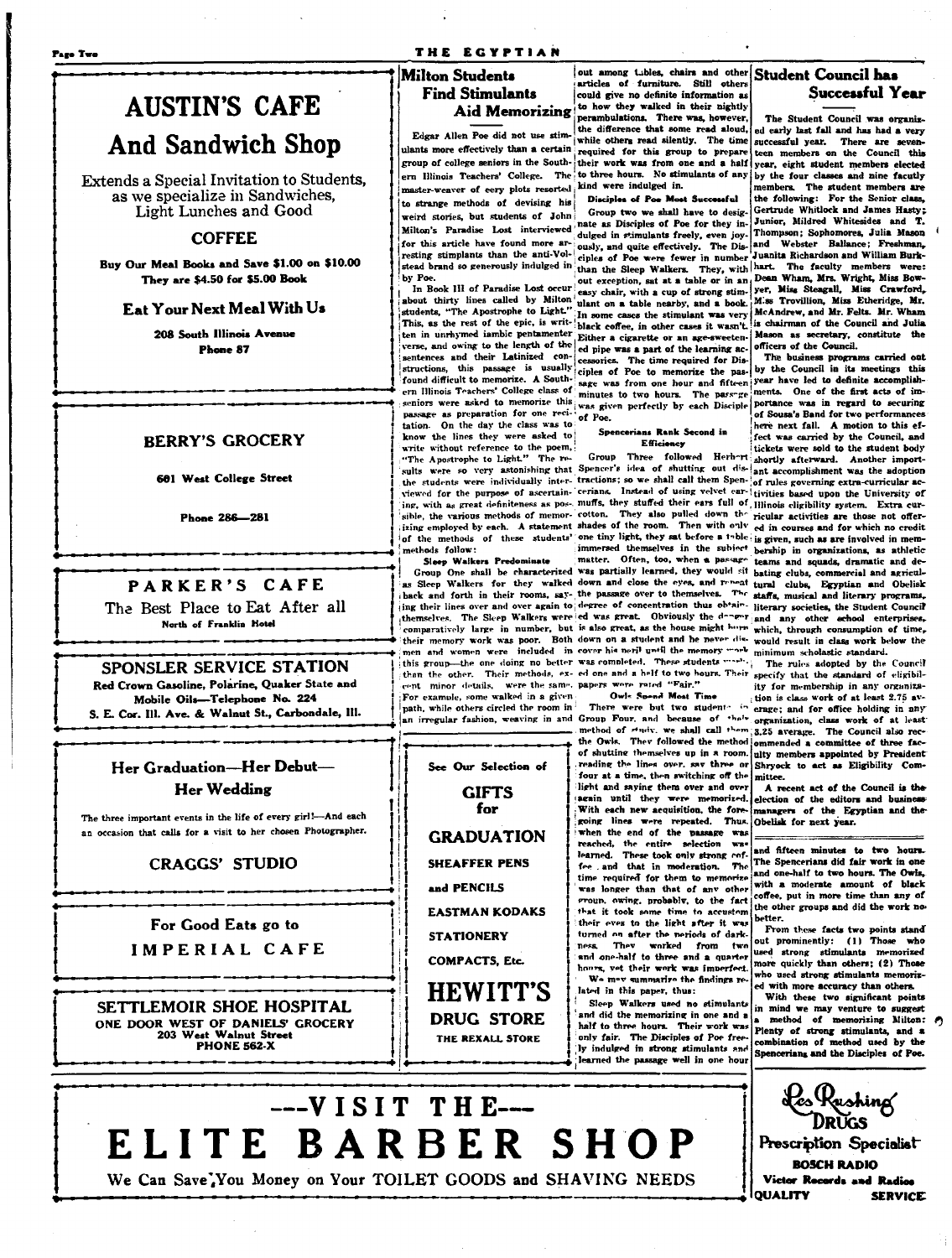

# Normal Auditorium-Carbondale, Ill. Wednesday, June 4, 1930, 8 p.m. **ADMISSION 50 CENTS**

Reserved Seats on Sale at Entsminger's Confectionery and Normal Auditorium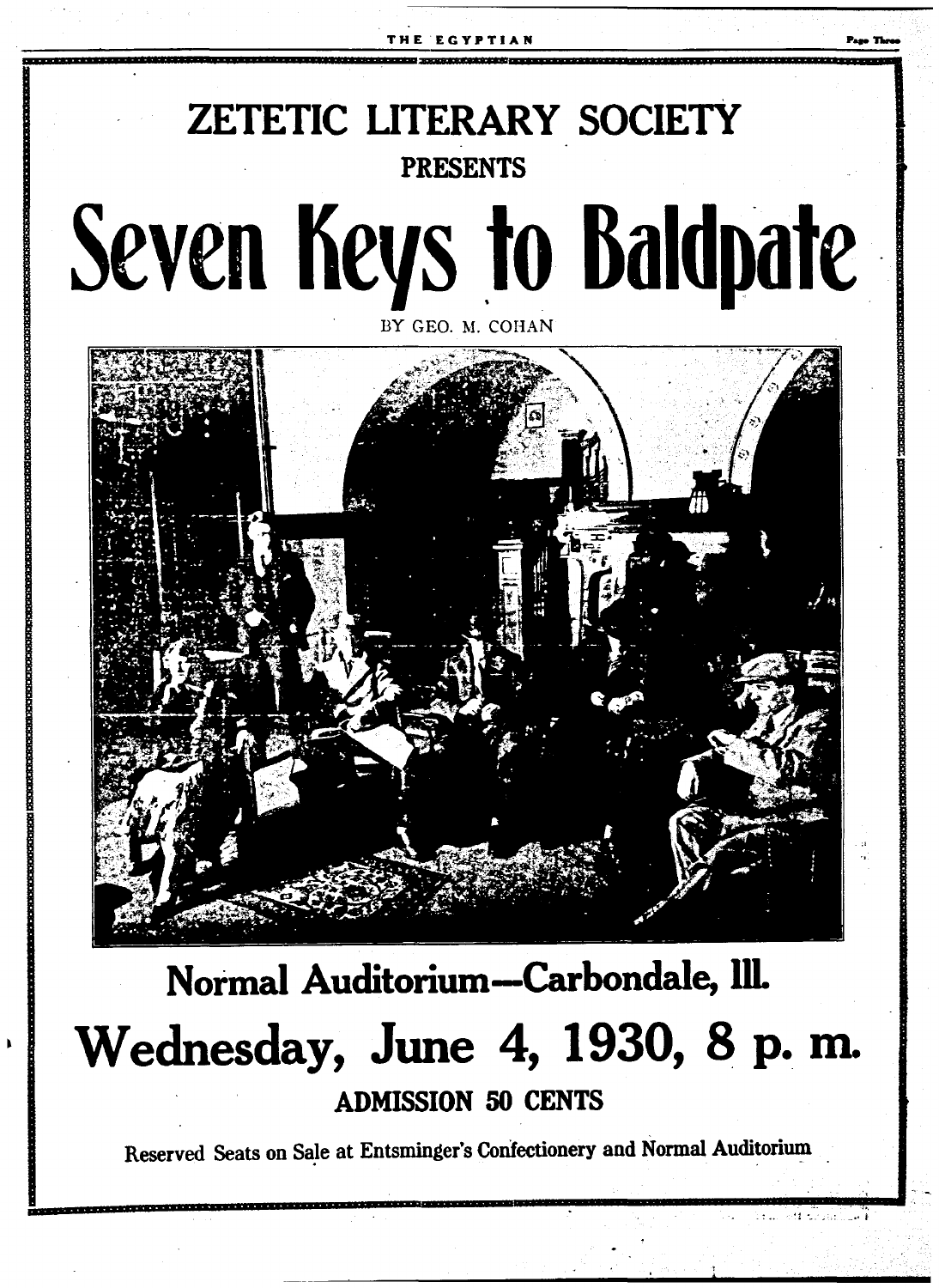### $\mathbf{r} \times \mathbf{v} \times \mathbf{r} \times \mathbf{r}$

| race rous                                                                                                                                                                                                                                                                                                                                                                                                                                                                                                                             | IRE EGIFIIAN                                                                                                                                                                      |                                                                                                                                                                                                                                                                                                                 |                                        |
|---------------------------------------------------------------------------------------------------------------------------------------------------------------------------------------------------------------------------------------------------------------------------------------------------------------------------------------------------------------------------------------------------------------------------------------------------------------------------------------------------------------------------------------|-----------------------------------------------------------------------------------------------------------------------------------------------------------------------------------|-----------------------------------------------------------------------------------------------------------------------------------------------------------------------------------------------------------------------------------------------------------------------------------------------------------------|----------------------------------------|
| THE EGYPTIAN <sup>Forty</sup> Graduate<br>Charter Member Illinois College Press Association<br>Member of Columbia Scholastic Press Association.<br>Entered as second class matter in the Carbondaie Post Office under the held last evening at the Missionary<br>Act of March 3, 1879.<br>Published every Wednesday during the school year by students of <i>graduates</i> of the University High<br>Southern Illinois Normal University, Carbondale, Illinois.<br>the component contract of the contract of the contract of the con- | From High School<br>Commencement Exercises were<br>Baptist church for the following<br>School:<br>Lois Barrett.                                                                   | - 3<br>THE SPHINX KNOWS:                                                                                                                                                                                                                                                                                        | Mar<br>The<br>be ins<br>Comm<br>rather |
| . Editor-in-Chief<br>ORVILLE ALEXANDER<br>JAMES STORMENT Business Manager<br>Omer Henry  Asso. Editor Raymond Crowell, Asst. Bus. Manager<br>Margaret Armentrout Contributing Arthur Trammel . Sub. Manager<br>Stella Brown . Contributing Guy Neal . Circulation Manager<br>Audrey Ferguson . Contributing Helen Crisp . Asst. Cir. Manager  <br>Andy McArthy Sports Violet Lasater Typist<br><b>FEATURES</b><br>Ruth Pierce Francis Matthews Madolyn Bagwill Hazel Towery                                                           | Howard Breeden.<br>Fondle Calhoon.<br>Lloyd Elliott.<br>Pauline J. Dillinger.<br>Lloyd Elliott.<br>Howard Grav.<br><b>Chester Greer.</b><br>Genevieve Hagler.<br>Elaine Hapeman.  | Why Mr. Hall's fifth-hour geog-<br>raphy class spent last week in con-;<br>sternation.<br>Who is requesting that the Uni-the de<br>versity Cafe get a sound box for of the<br>its telephone.<br>Who embarrassed Tom Whiten-  Univ<br>burg Monday evening by asking; Clar<br>him, "Do you know 'I Love You! Colu | ithe mu<br>ognize<br>colors<br>repres  |
| Harold Wachtel<br>Leo Brown<br>Donald Payne<br><b>REPORTERS</b><br>Margaret Krysher Mary Keller<br><b>FACULTY</b><br>Miss Barbour<br>Miss Power<br>Dr. Beyer<br>Miss Baker Dr. Abbott<br>WHO BREAKS TRAFFIC RULES?                                                                                                                                                                                                                                                                                                                    | Vera Karnes.<br>Mary Keller.<br>Harold Laney.<br>Nellie Millikan.<br>Aline Miller.<br>Lorene Montjoy.<br>Shoreland Moore.<br>Anna Murray.<br>Sevbirt R. Phillips.<br>Charles Dich | Truly.' "<br>How many different girls have Corr<br>worn Adolph Skortz's classring white.<br>during this last week.<br>Why Florence Young felt ne-<br>glected during the first part of last<br>week.<br>Whom Mr. Stearns caught talk- blue.<br>ing about him in his third-hour! India                            | and w<br>Den<br>white.<br>Har<br>Univ  |

Many of those who disobey speed regulations while driving through the campus are townspeople and not students. Just as our tennis courts suffer from the play of children, our driveways are usurped by outsiders. The more thoughtful students have heeded the warning of school authorities, but the greatest offenders are townspeople who cannot be reached by chapel admonitions. If our campus must continue to be used either as a sight-seeing ground or as a race track by all the drivers of Carbondale, their impulses for rapid movement must be curbed. In the interest of safety war must be waged against reckless driving residents.

### S. I. N. U.'s VISITING RELATIONS

Most of us in the world at large have relatives who pay us extended visits-a not altogether satisfactory practice. They come and go as best suits their convenience. They suggest dinner menus which involve a maximum of labor. We use our best napkins and urge our children to be polite-all of which they accept as due our guests. They half-heartedly make an effort to enter into the family life. The come to be entertained and leave us to wash the dishes. Yet we never openly complain, for they are our guests, our relatives; and our courtesy is due them. They are charming people; yet they never really belong to our family.

A parallel case is that of S. I. N. U. students who commute from other towns-an entirely unsatisfactory practice. They come early or late according to the constitution and tempera- An Academic Parade ment of their respective automobiles. They try to select courses involving a minimum of library work. The school offers them all its advantages and accepts their alibis for tardiness. They make a half-hearted effort to become educated. They go gaily home at the earliest possible hour and leave resident students to maintain the school organizations and occupy the library. Yet they are our students, and such education as they get is due them. They are our students but they never really belong; they are never actually of us-and we wish they were.

### HATS OFF TO THE COUNCIL

The fact that the success of this year's Student-Faculty Council was recently made the subject of attention and commendation by President Shryock carries some significance iseuity will wear regain correspond the Masters' diploma having on its seal-encrusted, Usually these councils are not wholly successful and their ac-land Doctors' degrees are designated ribbon-festooned surface a six-tone complishments little. The Council of this year, however, is of by a hood which will bear the colors portrait of the penmanship professor; a different character. It has been an example of a worthy of the school which conferred the de-<br>effort of cooperation between students and faculty members. Free. The Doctors' gown may be The spirit of the organization has been marked by a willing-distinguished from the measure -7. ness to do things in the right way. Under the efficient guid-the sleeves, the strip of velvet down ance of Mr. Wham the Council has accomplished such things the front of the gown and the larger as providing entertainment, drawing up new extra-curricular size of the hood eligibility rules, and appointing heads of the school publications, besides encouraging numerous discussions of minor affairs connected with the regular school curricula.

The results of the Council's work are very gratifying.  $\mathbf{H}$ shows a commendable interest on the part of the students in<br>the current affairs of the school. It displays the willingness of the faculty to listen to student opinion and wishes. The Student-Faculty Council is to be congratulated upon its fine spirit as much as its accomplishments. May next year's Council continue along the same course of cooperation!

Troy Robison ence Springer Ralph Thompson. Russell Thompson. Marian Thrailkill. Paul Thrailkill. Fern Tucker. Lillie Violett. Emery Cox. Deward McLean. Irene McLean. Freda Mosley Mildred Sanders. Lydia Trout. Gordon Troutman Volodo Vost **Ella Ellinoton.** Ruth Matheny. James Phemister Wilms Willis. The program vas as follows:

Processional-Mrs. Helen Mathes. Invocation-Prof. Charles J. Par-

Voral solo-Irane McLean Address-Prof. E. G. Lentz. Violin solo-Mary Keller. Presentation of diplomas. Benediction-Prof. Charles J. Parlee.

# for Commencement

This year a new custom, an academic parade, is to be instituted in onnection with the Commencement Exercises. The members of the faculty, as well as the graduates, are to march in the procession.

The procession is to be led by Pres ident Shryock and Dr. Wittke, followed by the faculty, arranged by denartments, the senior college graduates and the junior college graduates.

All of the marchers are to wear caps and gowns. Members of the taking penmanship next year will Alvis, Jessie Cagle, Hazel Towery. faculty will wear regalia correspond- have as their goal a magnificent new

The Academic parade will start from the new gymnasium at 9:45 o'clock Friday morning and to the tune of the Coronation March will proceed to the Main building, and .<br>terminate at the Auditorium.

### Two More Colden Rules

1-Do right and fear no man 2.-Don't write and fear no man. American History I class.

Why Dr. Beyer's new Ford is led "Quarantine" (It's never called (it's never out.) **AND WONDERS:** 

Whom "Blackie" Canada beat in the boxing match at the carnival. Why last Sunday night was an old gold. "off" night for Anthony Hall girls.

Ryan went swimming at Thomp- ple. son's lake. Why Dorothy McElvain writes grey.

poetry. Why T. L. Stearns bought eight

tickets for the Socratic play.

### Musings of the Sphinx

It has not been decided whether El Maestro endeavors to resemble one Miss Crawford Gives of the Three Musketeers or the noted Polish pianist for whom he is nicknamed. Indeed, it may be merely his hostile sentiments toward barbers unions. We have no museum; we have no art gallery; but take heart? Paderewski's facial adornments we have always with us.

The result of a short sojourn at the library was a broader understanding of student suicides. Judging from the extreme unrest and seething discontent manifested by a large majority of the persons present we should say that the entire enrollment is afflicted with St. Vitus' dance in an advanced stage. Although unable to absorb any noticeable amount of knowledge, we acquired a more tolerant attitude toward those persons seized with a burning desire to write "Talking in the Library" editorials. There are many different forms of insanity.

a photograph of Thomas Jefferson signing the Declaration of Independ. presiding over all, the figure of A. N. Palmer, wearing a halo and playing a harp with the muscular movement.

fourth annual May fete on the same fending measure. There should have the day that S. L. N. U. did. The theme some arrangement in parliamentary of their fete was patriotic and nationalistic, the colorful costumes representing sevenal different nations. The men of the college elected the May Queen, and the women elected a chancellor which escorted the queen to the throne.-The Oracle, Mon--Exchange. mouth Illinois.

# iv Schools are lenresented in Academic Parade

Academic parade which is todituted in connection with the encement exercises, will be a colorful affair. The gowns of asters and doctors may be recd by the hood which bears the of the school that conferred gree. The following is a list nineteen schools which will be ented in the parade.

versity of Chicago - Marcon.

k University-Green and white. ımbia University-Light blue

nell University—Carnelian and

ison University-Dark red and

vard University-Crimson. versity of Illinois-Orange and

ana University-Crimson and cream.

University of Iowa-Old gold.

University of Kansas-Crimson and blue

University of Minnesota-Gold and marcon.

University of Missouri-Black and

New York University-Violet. If Florence Peacock and Abe Northwestern University-Royal Pur-

Ohio State University-Scarlet and

Oxford University-Crimson. Radcliffe-Crimson and white.

Washington University-Red and University of Wisconsin-Cardinal.

# **Hall Girls Party**

Third floor Anthony Hall girls were guests of Miss Crawford at a theatre party at the Barth theatre, Thursday evening. May 29. This party was given as a reward for that floor's winning the contest for the highest average for the winter term. Their average was 3.8. After the show, the party went in a body to the University Cafe where a long table had been prepared for them. Second floor girls very thoughtfully pres ed Miss Crawford with a pocket alarm clock on leaving so that the party might be able to keep track of the time and not get locked out.  $\mathbf{L}$ attending the party were: Georgia McCormick, Naomi Gray, Marian Harris, Betty Holt, Ruth Noel, Winnifred McCue, Dorothy Merreyhew, Francis Logan. Minnie Rose, Jane Willis,<br>Ruth Crain, Naomi Hayes, Aileen Rowman, Marcuerite Ravenstein, Jean Feriheilly. Blanche Moye, Wilms Pauline Fietsam, and the hastess, Miss Crawford.

At the last mooting of the literary societies. Orville Alexander was moved to a brilliant burst of oratory onence; enviable Palmer method; and posing the plan for holding the two banquets to ether. Hearts of<br>stone, wills of iron, could not have withstood his eloquence. But alas! all was in vain. The other society Monmouth College held its forty- had already decided against the afprocedure to prevent such embarras-<br>sing situations. It is disconcerting to find that one has fought valiantly for a cause already victorious.

> Some girls make you feel at home; others make you wish you were Exchange.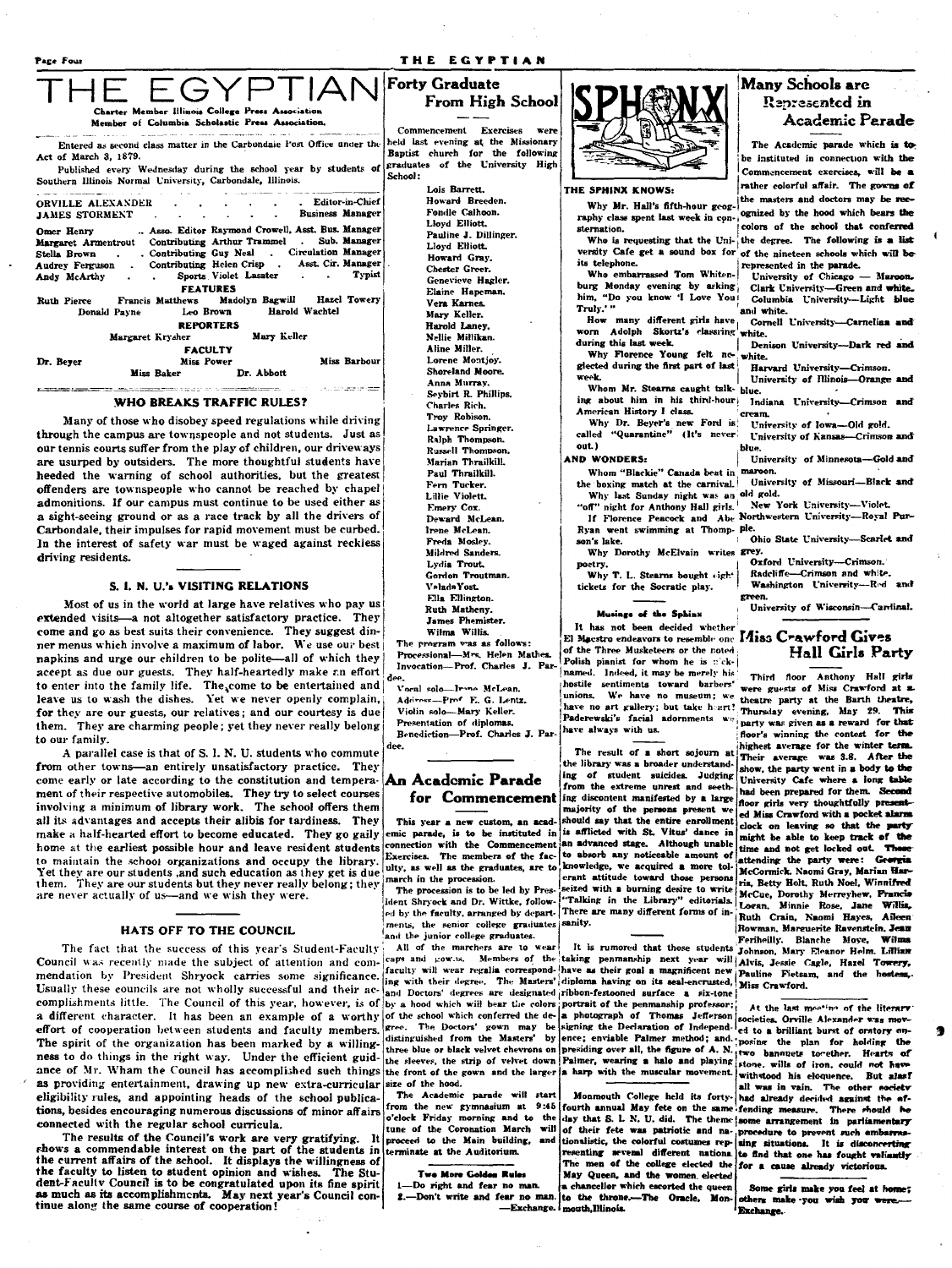### THE EGYPTIAN

# **JOINT LITERARY SOCIETY MEETING MONDAY PLEASES LARGE AUDIENCE**

**PROGRAM AMPLY JUSTIFIES GIV. Committee Places LITERARY SOCIETIES** 

On account of the literary societies' unusually good year, President of the Appointments Committee, re-Shryock consented to giving them a ports the following placements: third night in the Commencement Week-a decided concession in view Latin, English. of the fact that that week is such a busy one. In addition to the nights for the presentation of the plays, High School. Monday night was set aside for a special program by the two organizations. The meeting was held in the Auditorium, and consisted of a very Latin, English. entertaining hour's program. More, it proved by the performance of those and Prin. the program that these societies have accomplished much during the School Nurse. year.

were given. One, March Heroique by Schubert, and the other, Huntsmen's Chorus from Tu Freischutz by Von Weber. Mrs. Krappe, the music di- U. rector of the Socratic Literary Society directed the music played by the English. orchestra.

e address. Mr. Carruthers, a Zetetic from Murphysboro, was able to School. please the audience by his straightforward manner of speaking, the per- H. S., Commerce. tinent remarks he made, and his genial manner

Tom Whittenburg, also Zetetic. ong In Allah's Garden, by Pollock; Vision Fan, by Massenet; and that old favorite. Rose of Sharon, by Pal- Sunt and Prin. Mr. Whittenberg always sings well, but on this occasion he seemed Latin. to outdo all former performances.

An adapted story was given by Emmett Cockrum. a Socratic. This is something new for the societies to Coaching. attempt, but the audience liked Mr. Cockrum's work quite well as was evidenced by their applause.

Hannah Morgan, a Socratic, sang To Esotia, by Curran; Come Down Company, Chicago, Illinois. Laughing Streamlet, by Sprosse, and Whisper and I Shall Hear, by Piccol- Coaching. With Miss Morgan's first omini. number the audience became moti m, and throughout the remainder i of her songs the only motions observed were those of applause.

Original sonnets were read by John Mitchell and Omer Henry. This is a Baur<br>phase of literary society work that Grade. has been being neglected until this year, but it has been revived to a marked extent. Not only has poetry sition in Alton. been written-and sold-by members of the societies this year, but the Saline County. realm of fiction has also been explored with certain success by the organfrations.

Howard Thrailkill played a xylophone solo, which was well received. A ouarrel scene from School for

candal was enacted very realistic- ion County. Grades 6, 7, 8. ally by Marjorie Leach and James White.

The lest number on the program was a musical by Mrs. Krappe and School, near Joliet.<br>Fendall Fugate-Larro from Bach: Martin, Crossin I Concerto in D. minor for two violins es, Grades 5th-8th. and piano.

The honor students are to assist in ent. The method has! ncen base chosen to reward them in part for their unpanul achievements. They erve it. But is it entirely fair to fenore utterly the submerged ninet-whs. to which many of us reluctst'v admit membershin? In college as in other walks of life, the fittest mrvive.

**Many Students** Dean George D. Wham, chairman

Armentrout, Margaret - Gorham. Billingsley, Anna Mae-Colp, Pri-

mary. Bryant, Roye-Principal, Omaha

Buckner, Mary-Granite City, Eleentarq. Coffey, Inez-Dongola High School.

Collins, John-New Baden, Supt

Denny, Florence-S. I. N. U.,

Etherton Raymond - Northbrook

eas.<br>The combined orchestras of the two in Election Raymond — Aorthorock<br>
mocieties played first. Two selections can Ristory. Civics, Ancient and Modcan History, Civics, Ancient and Modern History, Band.

Fox, Norma-In School, Columbia

Glasscock, Lucy-Alto Pass H. S.,

Hanson, Margaret Glover-Brook-John Carruthers gave a short wel- port H.S., Latin. English.

Hindman, Nina-Granite City High Karraker, George W.-Herrin Twp.

L<sup>pi</sup>z. Harry-Pittsburg H. School,

Coaching. McCarthy, Andrew -- Carbondale

mmunity, Chemistry.  $\mathbf c$ McElvain. Howard- Parkersburg.

-Golconda H. S. Roxer, Mamie Robinson, Omer-Supt. of Consol-

idated School. High and Elementary. Shappard, Fred-Brookport, Math.,

Smith, Ray R.-Dongola, Supt. Trammell, Arthur-Cutler, Supt. and Prin.

Whittenberg, Tom-Borden Diary

Williams, Ray-Alto Pass. Math.,

Juni r Cellege Graduate Armes, Helen-Johnston City, Ele-.<br>•ntary.

Baker, Helen Cromeanes-Spring Rural School.

Bernice, Barnard-Mt. Erie H. S. Bauman, Florence-Pekin, Fifth

Bell, Maudie-Ullin, Grades 1-4. Billingsley. Gladys-Offered a po-

Blackman, Robert-Rural School,

Boren-Sunnyside-5th Grade. Bracewell, Julia-Spillertown, Pri-

Brandon, Thelma-Stone School. Brust, Leona-Ullin, Grades 1-2.

Buzbee, Dellis-Ware School, Un-Chism. Florence -- Olive Branch

Grades 1-2. Mary Leta - Rura Crawshaw.

Martin, Crossin Everett-Vergenn

Dawson, Helen -- Granite Cty, Grade 4. Dickson, Blanche Lola-Cutler.

Ewing, Lillian-Benton, Element

Fitch, Mande-Cisne, Rural. Flicker. Frankve-Pekin, Grade Flody, Don-Rural School. Porbes. Alma-Alton-Elementsrv<br>Fox. Beulah-Christopher. Grade 3

Frazier, Harold-Sparta.7th-8th. Fricke, Arthur H.-In County Sup-

erintendent's office. Frick, Lois-Valier, 4th Grade. Gardner, Helen V.-Chester-Music Chorns Garrison, Sibyl-Decatur, Element arv. Gunn, Rosemary - Alto Pas Grades 3 and 4.

Hanna, Gladys, Odin, Elementary. Harriss, Arleen-Da Quoin, Penn.

Drawine. Hartline, Edna Mae Near Alto Page.

Hawkins, Orpha-Hurst-Bush Hetzer, Bertha - Rural School, Wheller, Illinois. Hood, Thomas A.-Belle Prairie H.

Irwin, Emma-Freeport, 1st Grade Jackson, Etta-Dewmaine, Prin.

Kennedy-Robinson, Grade 5. Lasater, Frank-White ounty. Lightfoot. Irene E.-Paulton.

Lilliard, Martha-Rosiclare, Ele nentary. Lindsey, Lillian-Sunnyside, Grad-

 $\pm 1 - 2$ . Lindsey, Lois-Cambria, Rural.

- Lester, Loverkamp-Massac county Lyones-Zeigier, Elementary. Marberry, Mary-Marissa- Music
- und Art. Maryhew. Dorothy - Halcolmb Freeburg, Illinois.

Mason, Julia-Belleville, Element-

Mathis Gwendolyn-Ullin, Grades  $5$  and  $6.$ 

McNeile, Margaret-Mounds City, Reading, English. Morris, Alice-Cobden, Grade 4.

Nolan. Anna Mae-West Frankfort. Elementary.

Clarence - Fults, Rural Pape.

Pell. Helen-Rosiciare. Element-Pope, Elizabeth-Hurst-Bush, Ele

- Puckett, Irene-Belmont H. S. Randolph, Vivian - Harrisburg, Grade 2.
- Rawson, Grace-West Frankfort. Ravenstein. Marguerite - Keens burg. Grades 1-2.

Roger. Beulah-Harrisburg. Roth, Gus F.-Vienna, Elementary. Rushing. Helen-Streator. Music,

7th and 8th. Sanders, May-Womac, 6th, 7th

8th. Scott, Evelyn-Marion, Element

LF Y. Simpson, Kate-Mill Shoals H. S.

Math., Science. Smith, Clyde-Rural School.

Shita, Marie-Fairmont, Primary. Smith, Pauline-Pomona, Primary.

Smith, Ruby Pearl-Grimsby, Lowr Grades Smith, Ruth Ellen-Gallatin Coun

tv. Smith, Ruth Kelly-Murphysboro.<br>Stone, Edna Mae-Mt. Veruon, Elementary.

Sweany, Nora Mae-Pekin. Trainer, Curtis-Wolf Lake, 7th and 8th Grades.

Trainer, Doris C.-Union County. William C.-Spillertown Tygett, Grades 3, 4, 5,

Whipkey, Mabel-Rural School. Winter, Erma Simms - Rural

School. Winchester, Mabel-Rural School. Whiteside, Mabel-Alton, Primary.

Worstman, Emma-Jonesboro, 2nd Grade.

The Carthage College "a capella' choir, consisting of forty-three singera, has added another tour to the history of the organization covering<br>over 1500 miles in three states.... Carthage Collegian, Carthage, III.

Politeness doth make liars of all .-- Exchange.

# **FORMER EGYPTIAN MAN PRESIDENT** OF SIOUX FALLS UNIVERSITY

**R. SATTGAST, IS ONE OF YOUNGEST PRESIDENTS** 

the extension department, Colorado State Teachers' College, has just been elected to the presidency of the Sioux Carbondale, Illinois. During the year Falls University, Sioux Falls, S. D. of 1919 he took a competitive exam-The choice of Mr. Sattgast for this ination through which he won a place post was made at a meeting of the on the ar icultural staff of the Uniard of trustees on Friday, May 23.

United States, having reached his thirty-first birthday on January 26.

Since 1925 he has taught and done Teachers' College.

youngest of college presidents, Mr. to, California. He at once began Sattgast has made a worthy record for rapid advancement in educational Since coming to the Colorado State work. Just thirteen years ago he en- Teachers College he has completed high school as a high school fresh- the first year of work on his doctorman, and besides completing his high ate degree at Leland Stanford Unischool, college and two and half years post-graduate work has thirteen. ing to entirely finance his own pro- men

FORMER BUSINESS MANAGER, C. gram, but it taught him the lesson efficiency which has characterized his work throughout his career.

Mr. Sattgast was born in Opdyke, Charles R. Sattgast, professor in Illinois, January 26, 1899 and in 1917 he began his educational career as a high school freshman in the Southern Illinois State Teachers College a. versity of Illinois and for eighteen Mr. Sattgast becomes one of the bandry in connection with the Mayoungest college presidents of the coupin county farm bureau.

In 1921 he was graduated from the Southern Illinois State Teachers College at Carbondale, Illinois. In 1923 organization work for the extension he took nin in the service the spring<br>organization work for the extension iversity of Illinois. During the spring department of the Colorado State of 1926, Mr. Sattgast was graduated with a master of arts degree from In addition to being one of the Leland Stanford University, Palo Alwork in the extension department of the Colorado State Teachers College. a versity by attending summer sessions.

Mr. Sattgast is married and has two taught seven and a half years of the children. He is a member of the Bap-He entered high school tist Church and of Phi Delta Kappa, later than most boys because of hav-honorary educational fraternity for

<u>ing a problemation of the co</u>

# **New Underwear Styles Are Here**



SUMMER is just ground the corner, and we're pro-D pared as never before to help you prepare for it.<br>In Underwear.

We have a marvelous selection of Shirts and Shorts, by Allen-A. In plain or fancy patterns. As low as \$1 the suit.

And we have a new Allen-A Athletic. With an extra inch of leg room. With an extra clastic inset fortable suit of its ki

Shop now for full selection